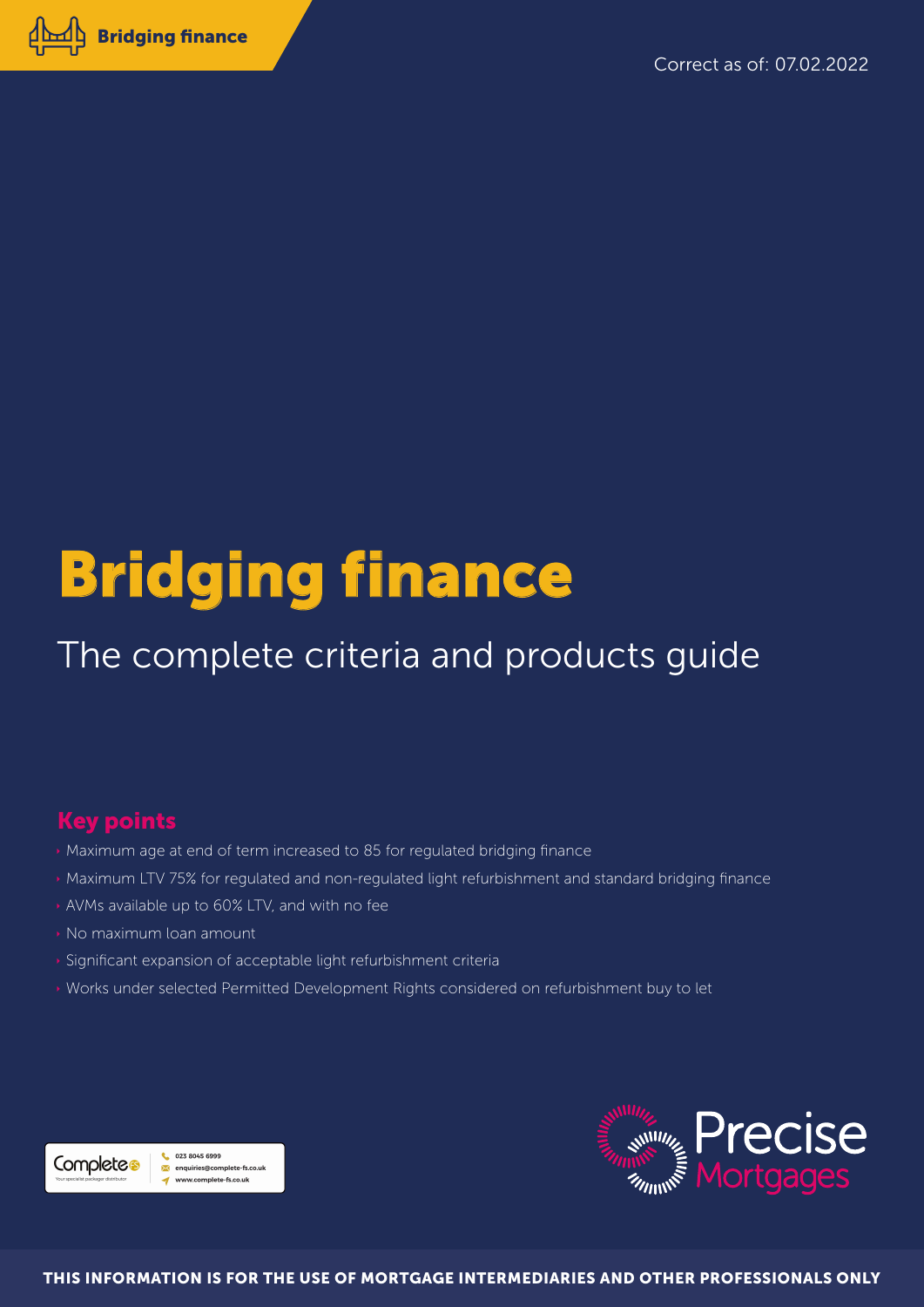Page 2 of 18

### Precise<br>Mortgages

### **Contents**

| 8 |
|---|
|   |
|   |
|   |
|   |
|   |
|   |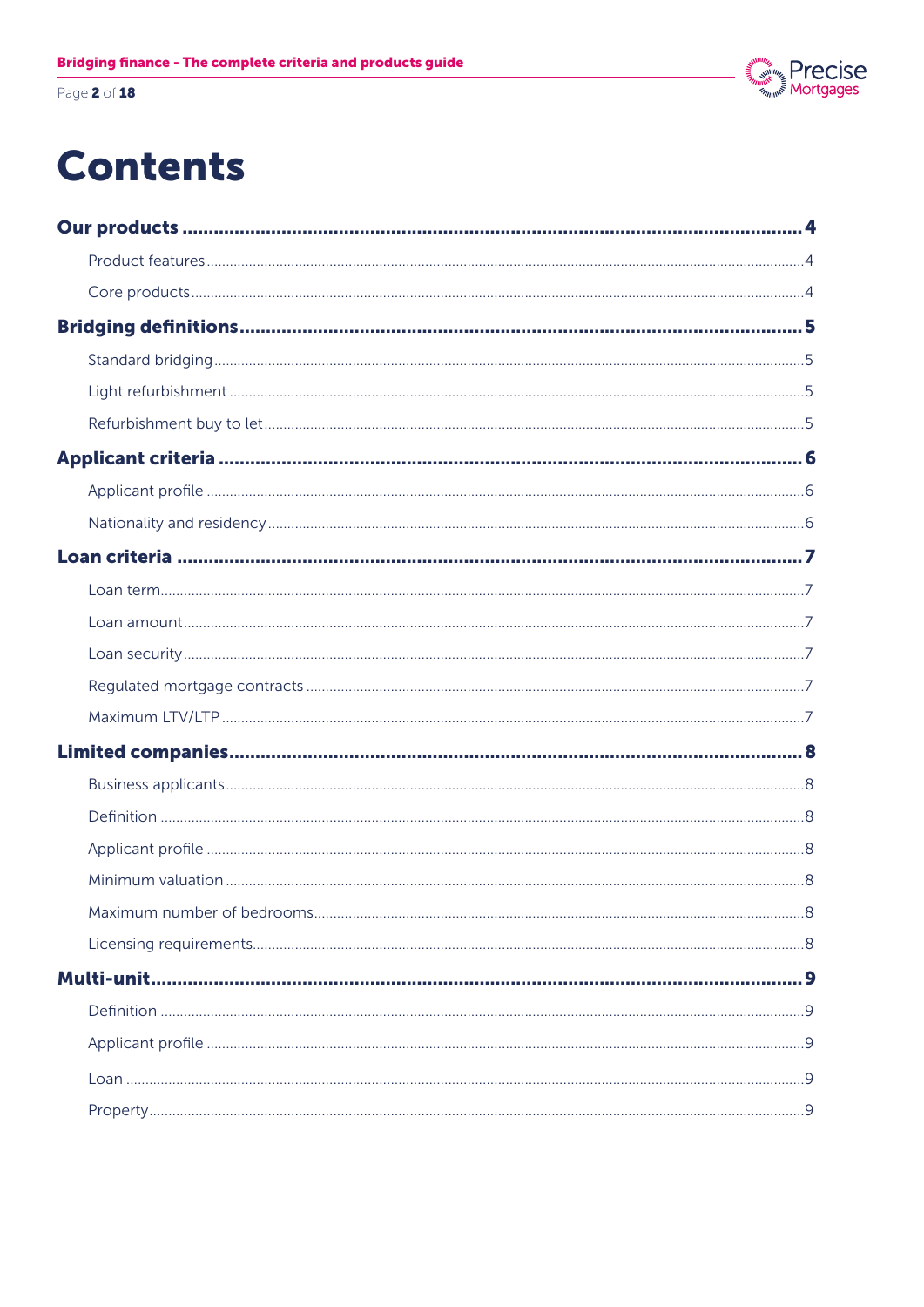

### Page 3 of 18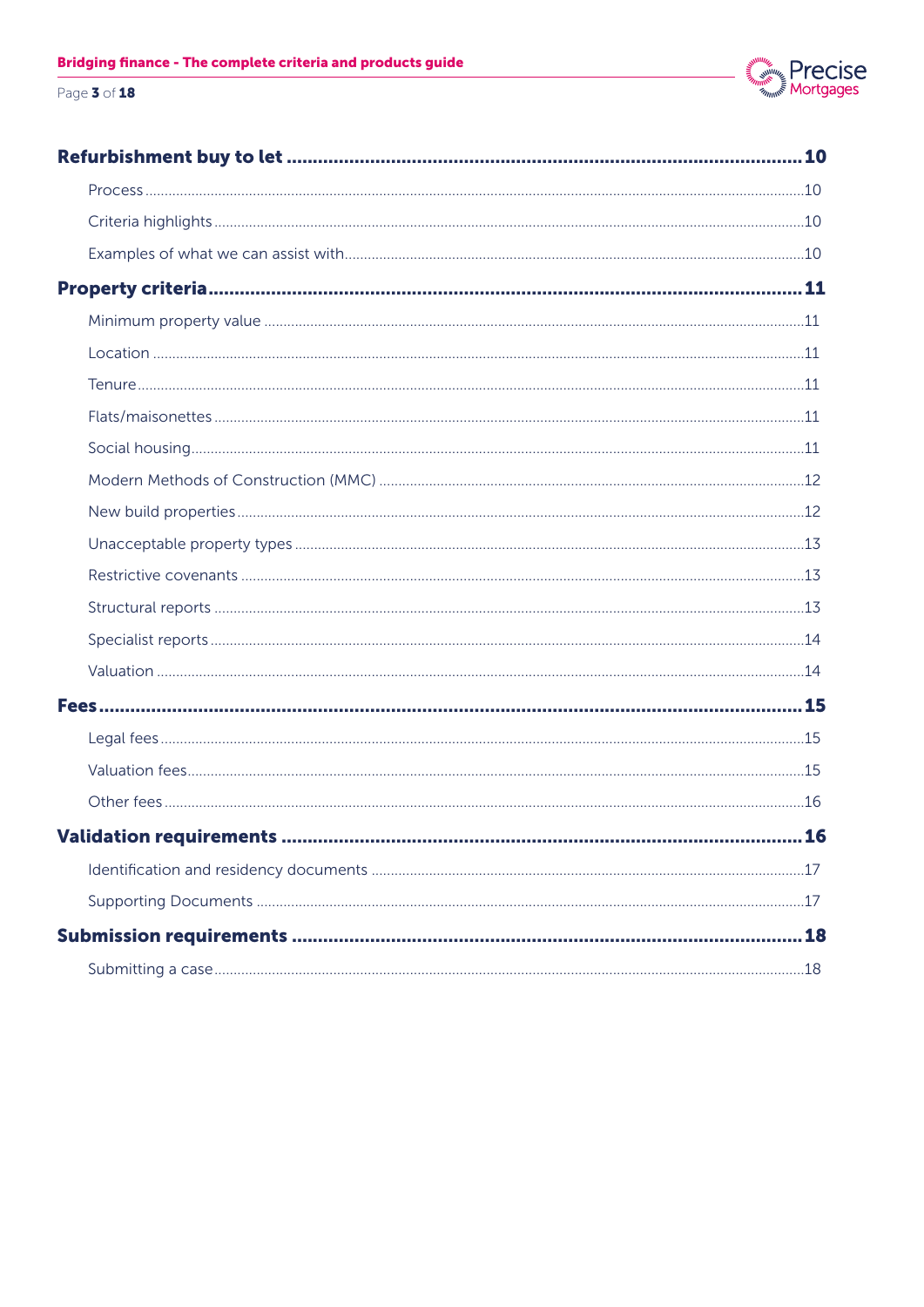Page 4 of 18



### Our products

Core products

|                                                                | <b>55% LTV</b> | <b>65% LTV</b> | <b>70% LTV</b> | <b>75% LTV</b> | <b>Facility fee/</b><br>product fee |
|----------------------------------------------------------------|----------------|----------------|----------------|----------------|-------------------------------------|
| <b>Standard bridging</b><br>(regulated and<br>non-regulated)   | 0.47%          | 0.57%          | 0.67%          | 0.75%          |                                     |
| <b>Light refurbishment</b><br>(regulated and<br>non-regulated) | 0.47%          | 0.57%          | 0.67%          | 0.75%          | 2.00%                               |

### All rates are per month.

For applicants looking to utilise our refurbishment buy to let proposition, please refer to our refurbishment buy to let guide for full details.

Please note: The LTV will be considered across lending on all securities (first or second charge). If the applicant is able to provide additional security for a loan then this may mean that the interest rate payable is lower than it would otherwise be, or that we're able to consider a loan which would otherwise be in excess of the maximum LTV utilising a single security.

### Product features

- **No exit fee.**
- $\cdot$  No early repayment charges (a minimum of 1 month's interest must be paid).
- Ì Retained interest for the full term of the loan is available for regulated and non-regulated bridging (monthly payment options available for non-regulated bridging).
- All regulated mortgage contracts must be submitted on an advised basis only.
- The lower of the LTV/LTP will be used.
- A £295 assessment fee applies to all products that can be deducted from the advance on completion.
- Ì Non-regulated applications from limited companies are acceptable. Please refer to page 8 for further details.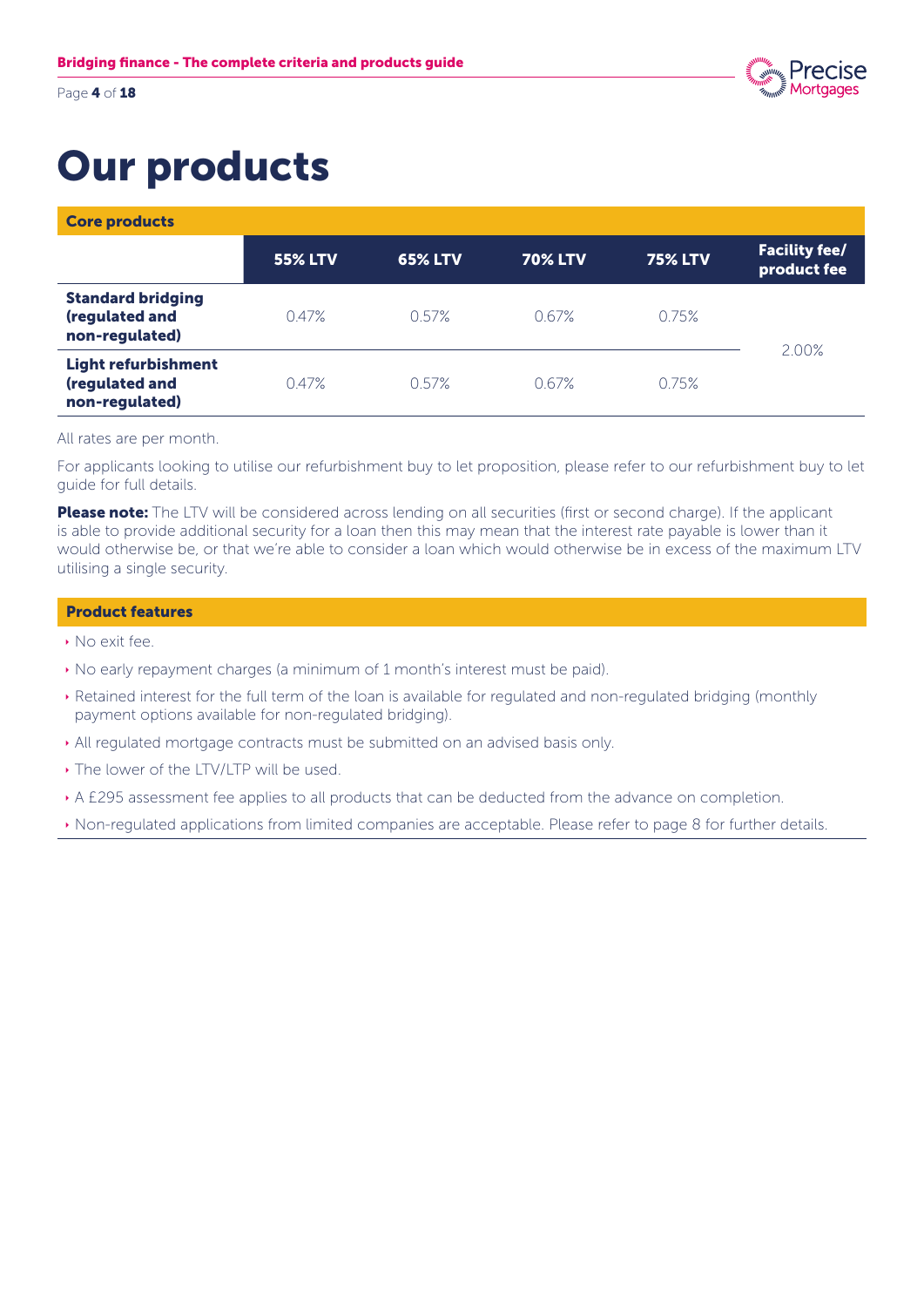

Page 5 of 18

### Bridging definitions

| <b>Product</b>             | <b>Definition</b>                                                                | <b>Examples of what we can assist with:</b>                                                                                                                                                                   |  |
|----------------------------|----------------------------------------------------------------------------------|---------------------------------------------------------------------------------------------------------------------------------------------------------------------------------------------------------------|--|
| <b>Standard bridging</b>   | Where short-term finance<br>is required and is secured                           | Chain-break finance.                                                                                                                                                                                          |  |
|                            | on a property in a habitable                                                     | Cash flow - funding for short term requirements.                                                                                                                                                              |  |
|                            | condition and does not                                                           | ▶ Buying property at auction.                                                                                                                                                                                 |  |
|                            | require any improvement<br>works.                                                | ▶ Meeting tight transaction deadlines.                                                                                                                                                                        |  |
|                            |                                                                                  | Landlords who want to make a quick purchase.                                                                                                                                                                  |  |
| <b>Light refurbishment</b> | This is suitable for properties<br>where:                                        | ▶ Properties deemed uninhabitable by<br>long-term lenders.                                                                                                                                                    |  |
|                            | • Building regulations are<br>required.                                          | ▶ Works to replace or update building components and<br>non-structural alterations including redecorations,                                                                                                   |  |
|                            | • There is no change to the<br>overall use/nature of the<br>premises.            | replacement of kitchen, replacement or creation<br>of additional bathrooms, replacement of flooring,<br>windows, roof cladding, electrical, heating and<br>plumbing systems and non-structural alterations to |  |
|                            | • Works are being completed<br>under Permitted                                   | accommodation layout, or other equivalent work as<br>agreed by us.                                                                                                                                            |  |
|                            | Development Rights (PDR).                                                        | Properties currently at 'wind and water tight' stage<br>that require completion.                                                                                                                              |  |
| <b>Refurbishment</b>       | Light refurbishment.                                                             | Landlords looking to change the use of a property to                                                                                                                                                          |  |
| buy to let                 | • Works completed under                                                          | a small HMO up to 6 bedrooms.                                                                                                                                                                                 |  |
|                            | Permitted Development<br>Rights that do not change<br>the footprint or structure | Landlords wishing to change the use of a garage to a<br>habitable room.                                                                                                                                       |  |
|                            | of the property (any other<br>heavy refurbishment works                          | ▶ Properties requiring works to meet minimum<br>EPC ratings.                                                                                                                                                  |  |
|                            | won't be accepted).<br>▶ Projects that will be<br>completed within 6 months.     | ▶ Properties purchased at auction requiring works to be<br>acceptable for mortgage purposes.                                                                                                                  |  |
|                            |                                                                                  | Landlords choosing to refurbish in order to maximise<br>rental yield.                                                                                                                                         |  |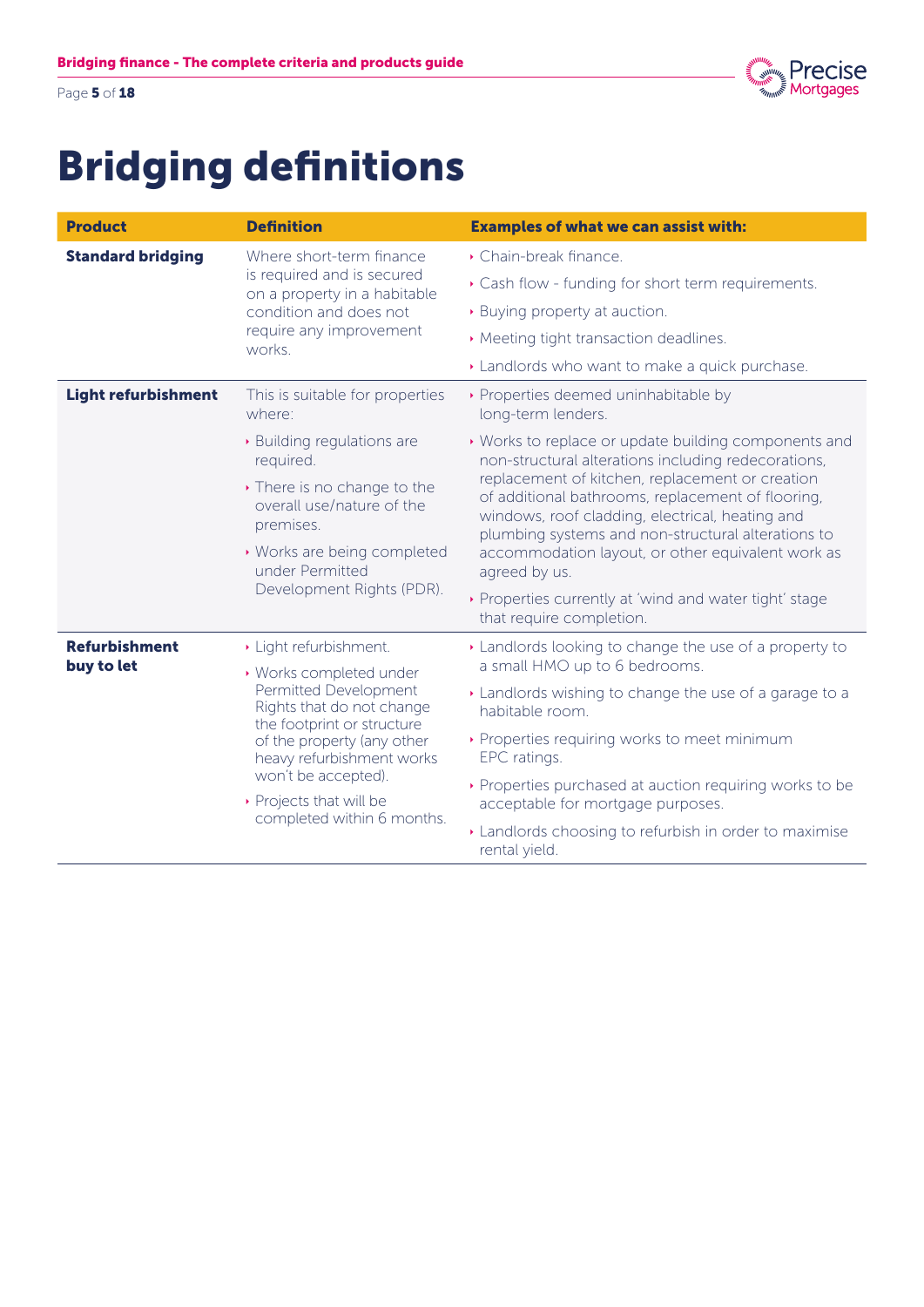Page 6 of 18



### Applicant criteria

| <b>Applicant profile</b>            |                                                                                                                                                                                                                                                                                                                                                                                                                                                                                                                                                                                     |
|-------------------------------------|-------------------------------------------------------------------------------------------------------------------------------------------------------------------------------------------------------------------------------------------------------------------------------------------------------------------------------------------------------------------------------------------------------------------------------------------------------------------------------------------------------------------------------------------------------------------------------------|
| <b>Minimum age</b>                  | 25                                                                                                                                                                                                                                                                                                                                                                                                                                                                                                                                                                                  |
| <b>Maximum age</b>                  | ▶ 85 at the end of the term for regulated bridging finance.                                                                                                                                                                                                                                                                                                                                                                                                                                                                                                                         |
|                                     | ▶ 85 at the end of the term for non-regulated bridging finance.                                                                                                                                                                                                                                                                                                                                                                                                                                                                                                                     |
|                                     | ▶ 80 at the date of application for refurbishment buy to let.                                                                                                                                                                                                                                                                                                                                                                                                                                                                                                                       |
| <b>Maximum number of applicants</b> | $\overline{4}$                                                                                                                                                                                                                                                                                                                                                                                                                                                                                                                                                                      |
|                                     |                                                                                                                                                                                                                                                                                                                                                                                                                                                                                                                                                                                     |
| <b>Nationality and residency</b>    |                                                                                                                                                                                                                                                                                                                                                                                                                                                                                                                                                                                     |
| <b>Residential status</b>           | UK nationals are acceptable providing they have a 3 year UK<br>residential history.                                                                                                                                                                                                                                                                                                                                                                                                                                                                                                 |
| <b>EU and Irish citizens</b>        | ▶ EU citizens are acceptable providing they have a 3 year UK<br>residential history and must provide valid evidence that settled<br>or pre-settled status has been granted under the EU Settlement<br>Scheme. The evidence can be in the form of a Residence Card,<br>or via the 'View & Prove Your Immigration Status Online Checking<br>Service' provided by the UK Home Office. To use the UK Home<br>Office checking service, the applicant is required to obtain and<br>provide a 'Share Code' that will allow Precise Mortgages to check<br>the applicant's settlement status |
|                                     | A letter from the UK Government Home Office confirming<br>settlement status cannot be used as evidence.                                                                                                                                                                                                                                                                                                                                                                                                                                                                             |
|                                     | Settled status is awarded to EU citizens that can evidence a<br>minimum 5 years' of continuous residence in the UK, whereas pre-<br>settled status applies to those who have not resided in the UK for 5<br>years. Those awarded a pre-settled status can apply for status once<br>the 5 year residence requirement can be met.                                                                                                                                                                                                                                                     |
|                                     | Irish citizens are exempt from the EU Settlement Scheme, and so<br>instead will need to provide documentation evidencing proof of<br>Irish Nationality such as a Passport.                                                                                                                                                                                                                                                                                                                                                                                                          |
| <b>Non EEA Nationals</b>            | Where an applicant is from outside the EEA they must have been<br>resident in the UK for the last 3 years and have permanent rights to<br>reside in the UK. Proof of visa will be required. A maximum LTV of<br>60% will apply to non EEA citizens.                                                                                                                                                                                                                                                                                                                                 |
| <b>Diplomatic immunity</b>          | Applicants with diplomatic immunity from UK law won't be accepted.                                                                                                                                                                                                                                                                                                                                                                                                                                                                                                                  |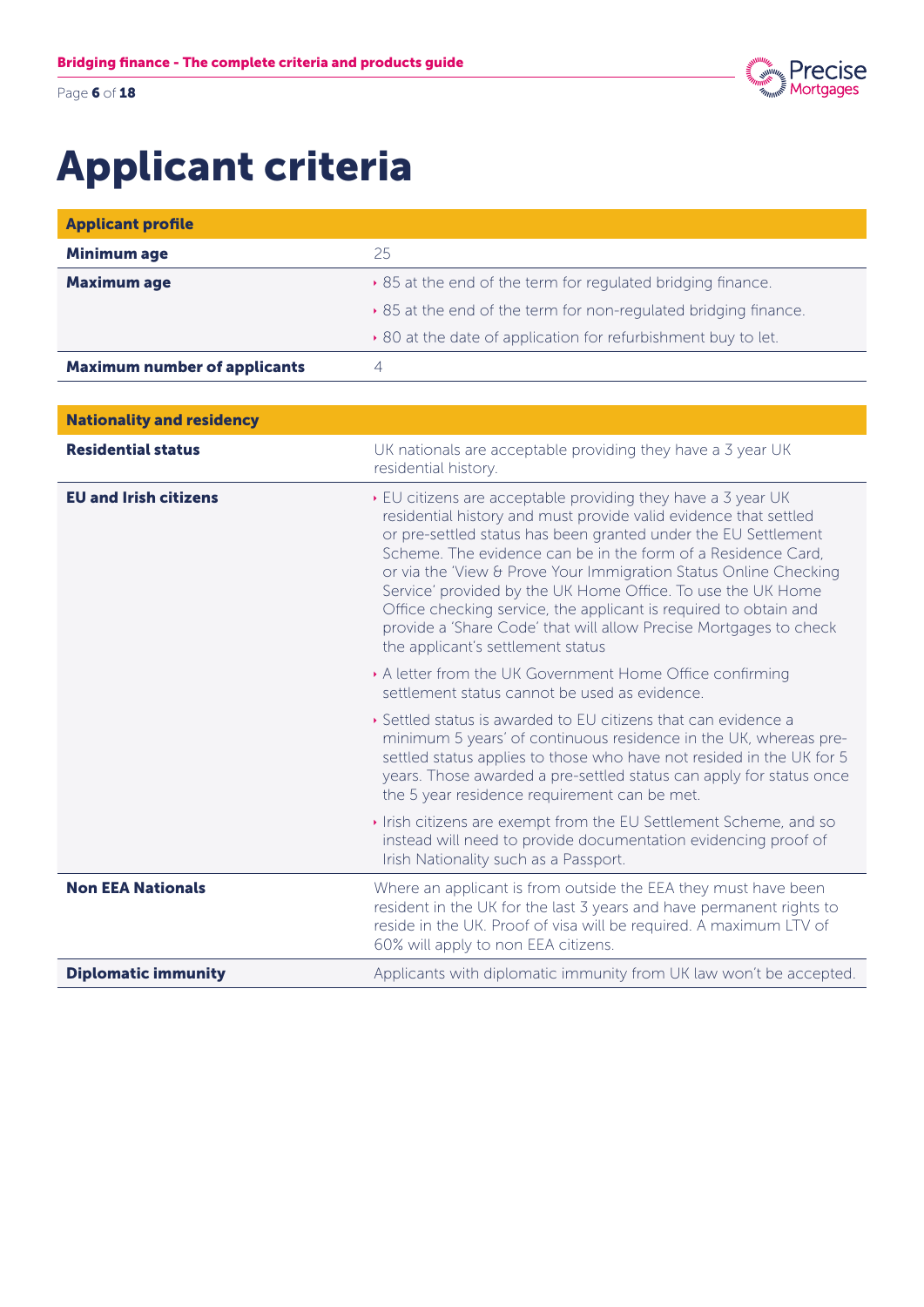Page **7** of **18** 



### Loan criteria

| Loan term          |                                                                                      |                                            |  |
|--------------------|--------------------------------------------------------------------------------------|--------------------------------------------|--|
| <b>Minimum</b>     | 1 month.                                                                             |                                            |  |
| <b>Maximum</b>     | • 6 months for refurbishment buy to let.                                             |                                            |  |
|                    | ▸ 12 months for regulated bridging finance.                                          |                                            |  |
|                    | ▸ 18 months for non-regulated bridging finance.                                      |                                            |  |
|                    |                                                                                      |                                            |  |
| <b>Loan amount</b> | <b>First charge lending</b>                                                          | <b>Refurbishment buy to let</b>            |  |
| <b>Minimum</b>     | £50,000                                                                              | £50,000                                    |  |
|                    | (Please contact us if you have an<br>application that may fall below<br>this limit). |                                            |  |
| <b>Maximum</b>     | No maximum.                                                                          | • No maximum for bridging<br>element.      |  |
|                    |                                                                                      | ▶ E3m (E1m HMO) for buy to let<br>element. |  |

### Loan security

- $\rightarrow$  First charge.
- **First and second charge additional security.**
- **Refurbishment buy to let is on a first charge basis only.**

### Regulated mortgage contracts

We'll only accept advised sales on a retained interest basis.

### Maximum LTV/LTP

Our maximum LTV is dependent on the type of loan taken, as a guide:

| Loan type                                         |      |
|---------------------------------------------------|------|
| Loans above £2,000,000                            | 60%  |
| Loans between £1,000,000 and £2,000,000           | 70%  |
| Standard bridging - regulated and non-regulated   | 75%  |
| Light refurbishment - regulated and non-regulated | 75%  |
| Maximum loan to purchase price (LTP)              | 90%* |

\*This is subject to the above LTV limits not being exceeded.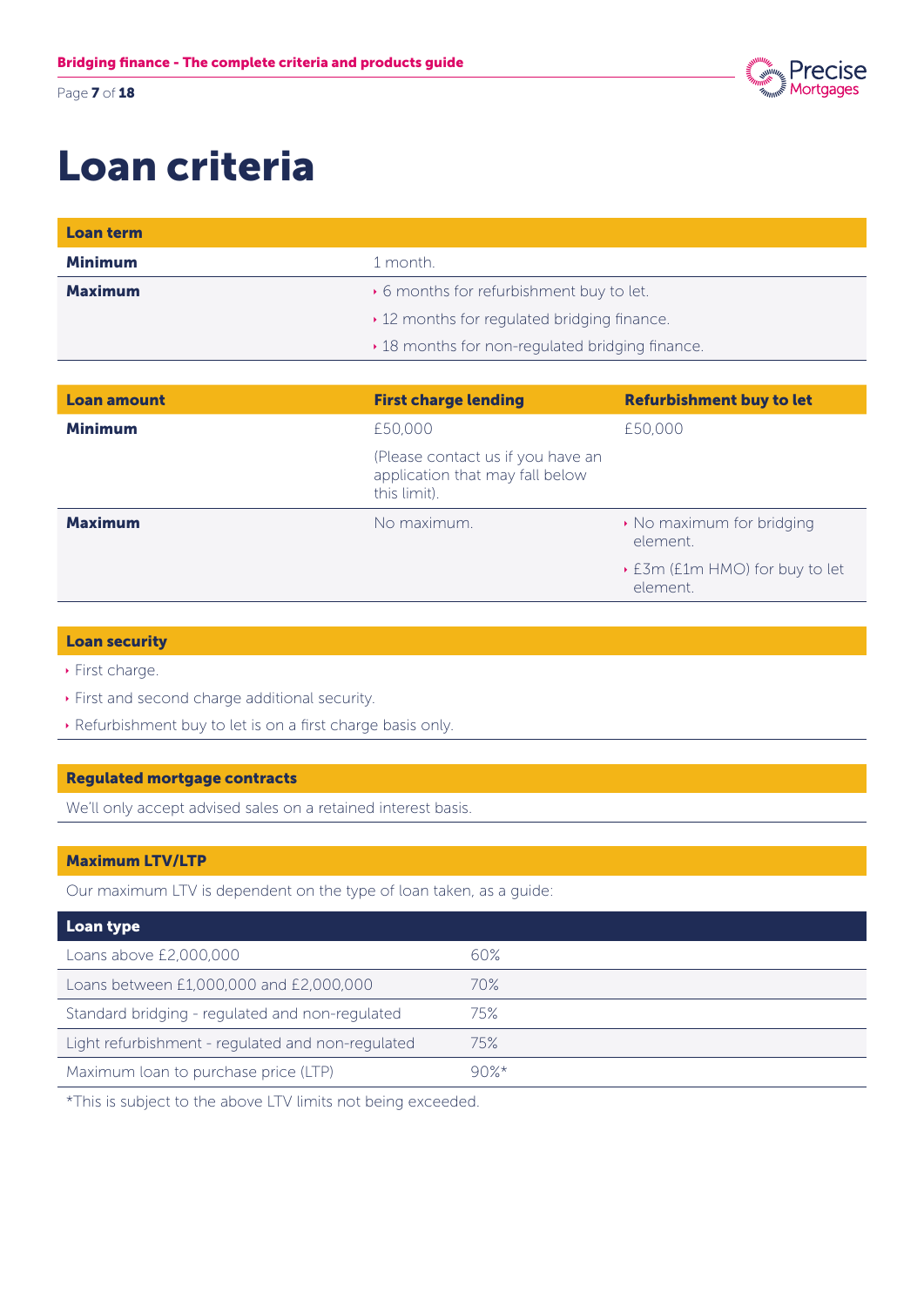Page 8 of 18



### Limited companies

### Business applicants

- Ì Available for non-regulated bridging finance and refurbishment buy to let.
- Ì Registered limited companies including those set up with the specific purpose of buying property (SPVs) are accepted.
- Ì Businesses must have a UK registered office address and must operate entirely within the UK.
- Ì Maximum 4 qualifying directors/shareholders none of which may be another limited company.
- In all applications, personal guarantees will be required for all directors and shareholders over the ages of 25, subject to the company having a maximum of 4 qualifying directors and shareholders. There's no limit on the number of shareholders under the age of 25 subject to the shareholders being dependants of the directors.

### HMO criteria

#### **Definition**

The definition of a HMO is as follows:

- In England and Wales where there are at least 3 tenants who form more than one household and the tenants share toilet, bathroom or kitchen facilities.
- In Scotland where there are at least 3 unrelated tenants forming 3 or more households and the tenants share toilet, bathroom or kitchen facilities.

### Applicant profile

- Available to experienced landlords only; no first-time landlords.
- Available to individual and limited company applicants.
- Ì Available for non-regulated bridging finance and refurbishment buy to let.

### Minimum valuation

- $\cdot$  £250,000 in London.
- **E100,000 for all other allowable locations.**

#### Maximum number of bedrooms

The number of bedrooms is limited to 6.

### Licensing requirements

Where applicable, an application for any HMO Licence required by the local authority must have been made prior to completion.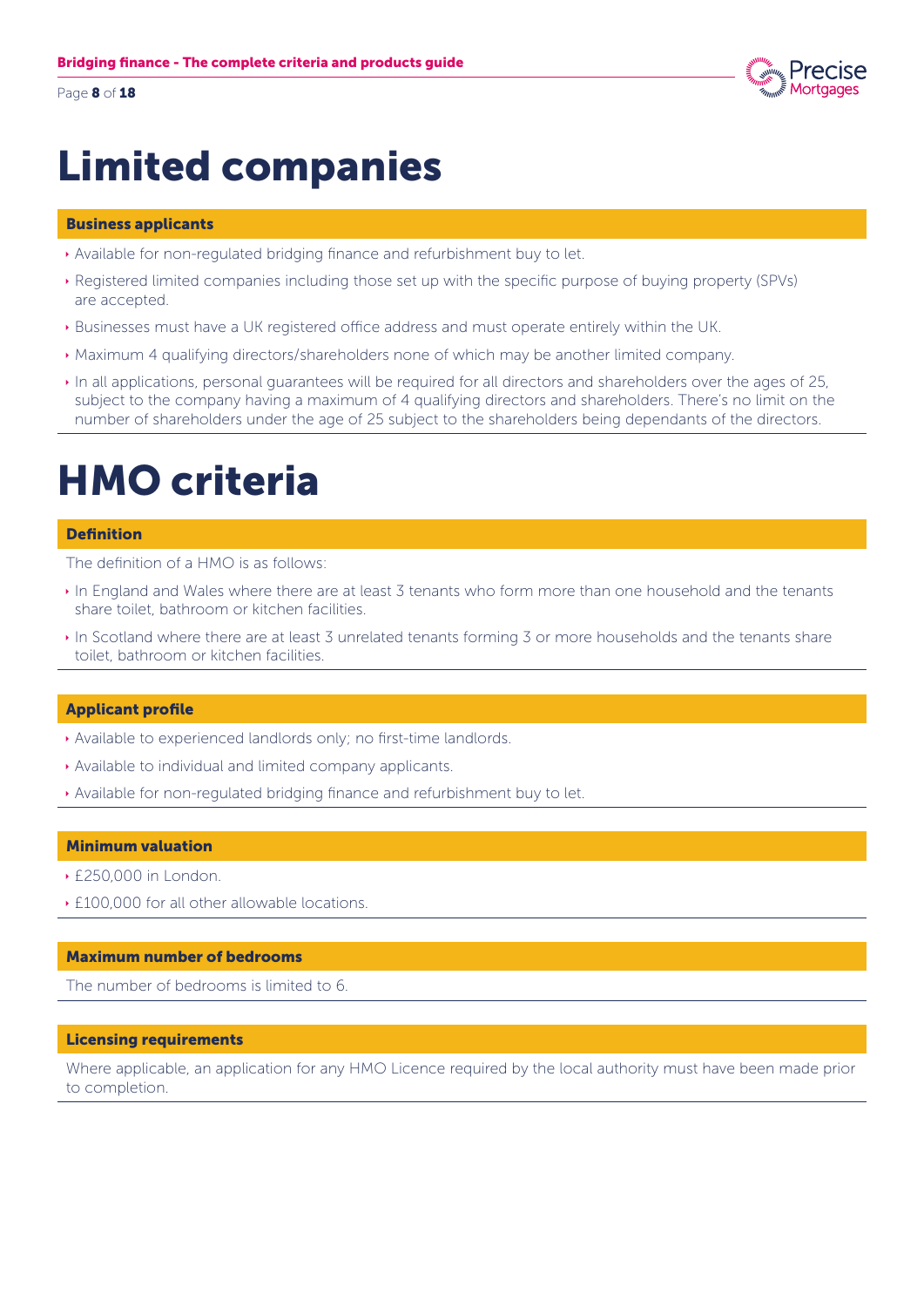Page 9 of 18

## Multi-unit

### Definition

A multi-unit property is a single structure that contains separate self-contained units or flats that are held on a single freehold title. Each unit must be completely self-contained and meet our property criteria in its own right- including minimum valuation and ICR calculations.

### Applicant profile

- **Experienced landlords only.**
- Available for personal ownership and limited company applications.
- Available for non-regulated bridging finance and refurbishment buy to let.

#### Loan

- **Maximum loan amount £1,000,000.**
- In The loan and rental calculations will be based on an aggregate of the individual unit values and rental values provided on the valuation report. If the valuation or purchase price is lower than the aggregated values, our lending will be based on the lower figure.

#### **Property**

- ▶ Minimum valuation £150,000 in London and £75,000 elsewhere (applies to each unit).
- **Maximum of 6 units within a single block. Each unit must have a separate tenancy agreement.**
- $\cdot$  New build properties and properties defined as an HMO are not acceptable.
- $\cdot$  The property must be entirely on a freehold title, any property with separate leases won't be accepted.
- **Each unit must have a minimum floor area of 30m2.**
- Ì Multiple houses held on one freehold are not acceptable.
- **Holiday Lets are not acceptable.**
- Any adverse planning restrictions that could prevent the creation of leases are not acceptable.
- Available for properties in England and Wales.

Please note: AVMs are not permitted for multi-unit properties.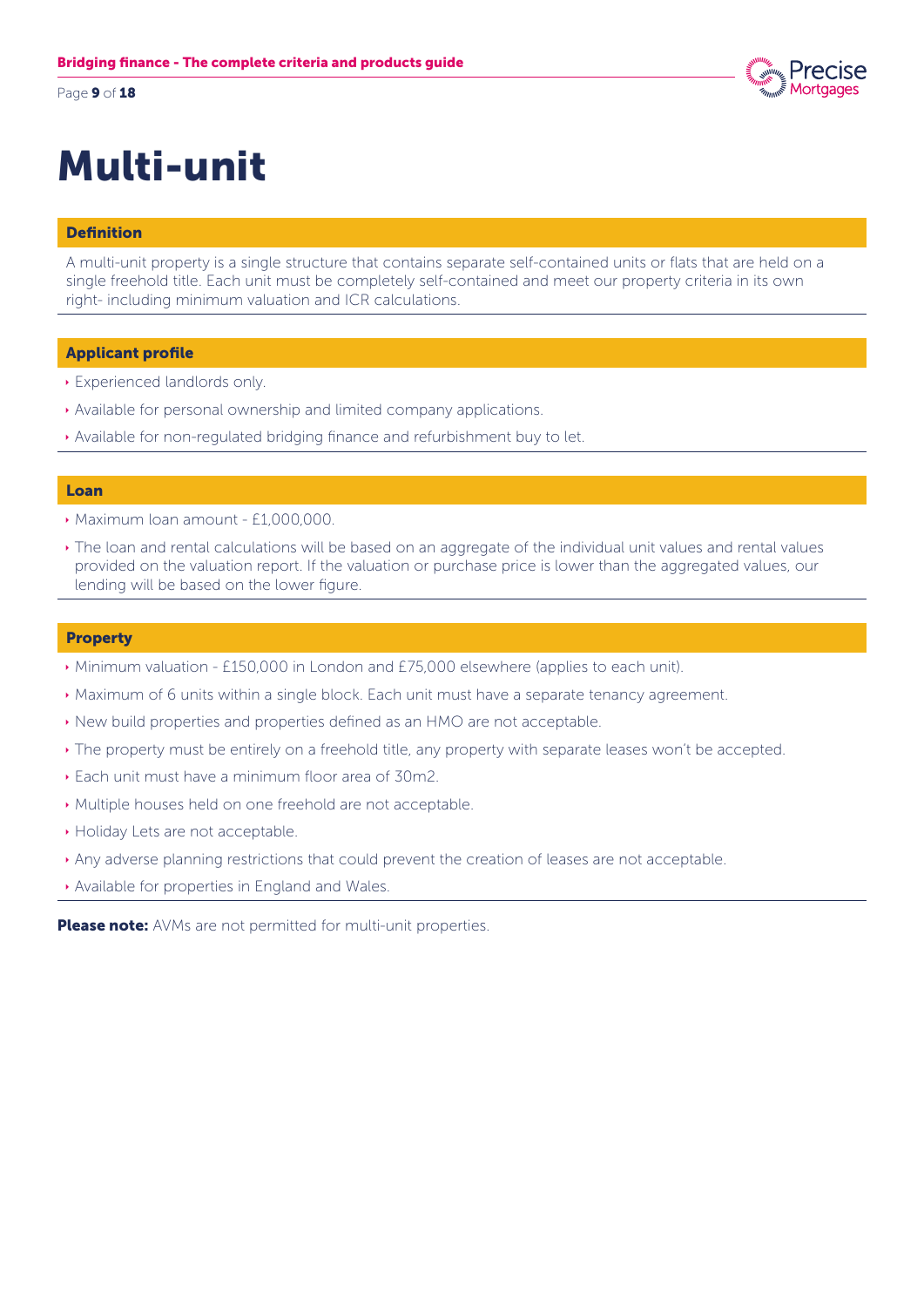Page 10 of 18



### Refurbishment buy to let

Our refurbishment buy to let proposition allows your customer to take advantage of the flexibility of bridging finance with the surety of an exit onto a buy to let mortgage once the property has been refurbished (providing there's no change in circumstances and the property meets the expected valuation following refurbishment).

Our refurbishment buy to let proposition could be ideal for landlords who are looking to make changes to a property that can be completed within 6 months and which are either:

- $\cdot$  light refurbishment or,
- Ì works completed under Permitted Development Rights where there is no change to the footprint or structure of the property (any other heavy refurbishment works won't be accepted).

Projects that will take longer than 6 months to complete should use our standard bridging proposition.

#### Process

- $\rightarrow$  One application submitted to us, which we'll key for you.
- One expert underwriter will provide support throughout the whole case.
- $\rightarrow$  One valuer will assess the property (where possible).
- $\rightarrow$  One conveyancer can act on the application.
- Ì Two offers will be issued one for the bridging finance and one for the buy to let mortgage. The buy to let mortgage product chosen will remain available whilst the buy to let mortgage offer is valid, allowing customers the security of knowing what their monthly repayments will be once the refurbishment is complete.

| <b>Criteria highlights</b>    |                                               |                                               |
|-------------------------------|-----------------------------------------------|-----------------------------------------------|
|                               | <b>Bridging finance</b>                       | <b>Buy to let mortgages</b>                   |
| <b>Maximum LTV</b>            | Up to 75% LTV                                 | Up to 75% LTV                                 |
|                               | <b>Minimum: £50,000</b>                       | $\cdot$ Minimum: £40,000                      |
| Loan amount                   | <b>Maximum:</b> Unlimited                     | <b>Maximum:</b> £3m (£1m HMO)                 |
|                               | ▶ £75,000 (£100,000 in London)                | ▶ £50,000 (£150,000 in London)                |
| <b>Minimum property value</b> | <b>HMOs: £100,000</b><br>(£250,000 in London) | <b>HMOs: £100,000</b><br>(£250,000 in London) |

Each element of the loan should meet the relevant standard criteria. Customers must complete any refurbishment work within the buy to let offer validity period which will be 6 months from the valuation date.

#### Examples of what we can assist with

- **Example 1** Landlords looking to change the use of a property to a small HMO with up to 6 bedrooms.
- **Landlords wishing to change the use of a garage to a habitable room.**
- Ì Properties needing works to meet the minimum EPC rating, such as boiler replacement.
- Ì Properties purchased at auction that require light refurbishment to be acceptable for mortgage purposes.
- Ì Landlords choosing to refurbish in order to maximise the rental yield of their property.

See our refurbishment buy to let guide for further details.

Please note: acceptance of the refurbishment project is subject to a full underwriter review to ensure it's in keeping with our refurbishment buy to let proposition.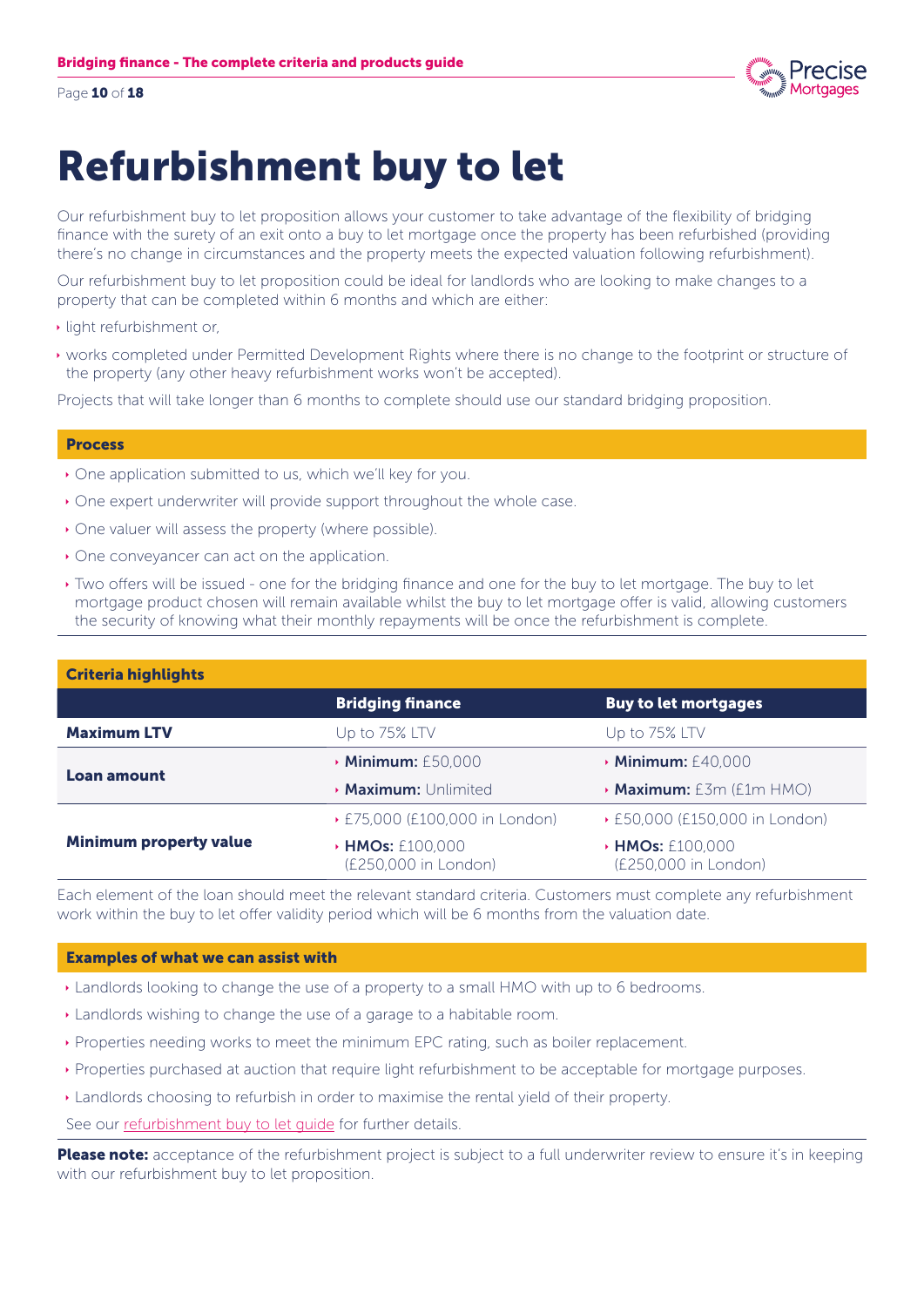Page 11 of 18



## **Property criteria**

### **Minimum property value**

- ▶ £75,000 or £100,000 in London postcode districts.
- HMO properties: Minimum £100,000 or £250,000 in London.
- Multi-units: £75,000 or £150,000 in London (applies to each unit).

### Location

Mainland England, Wales and selected postcodes in Scotland. The list below shows the Scottish postcodes we accept:

| <b>Region</b> | <b>Postcode</b>   |
|---------------|-------------------|
| Tayside       | $DD - All$        |
| Lothian       | $EH - All$        |
| Stirlingshire | FK - FK1 to FK16  |
| Glasgow       | $G - All$         |
| Ayrshire      | KA - All mainland |
| Fife          | $KY - All$        |
| Lanarkshire   | $ML - All$        |
| Renfrewshire  | PA - PA1 to PA19  |

### **Tenure**

- Freehold not acceptable for flats/maisonettes, with the exception of multi-unit properties.
- Leasehold minimum remaining lease term should be 70 years at the time of application.
- ▶ Flying freehold a property with an element of fying freehold can be considered providing it does not exceed 10% of the total area.
- Commonhold are not accepted.

### **Flats/maisonettes**

- Must be self-contained with private facilities.
- Must have direct access to the highway via covered common parts.
- Maximum of 20 storeys.

### **Social housing**

We're unable to consider any property being purchased under any social housing schemes (e.g. Right to Buy, shared ownership, Key Worker etc.). Additionally, we're unable to consider remortgaging any property purchased under any such scheme where the original vendor retains any interest or where any pre-emption clause remains.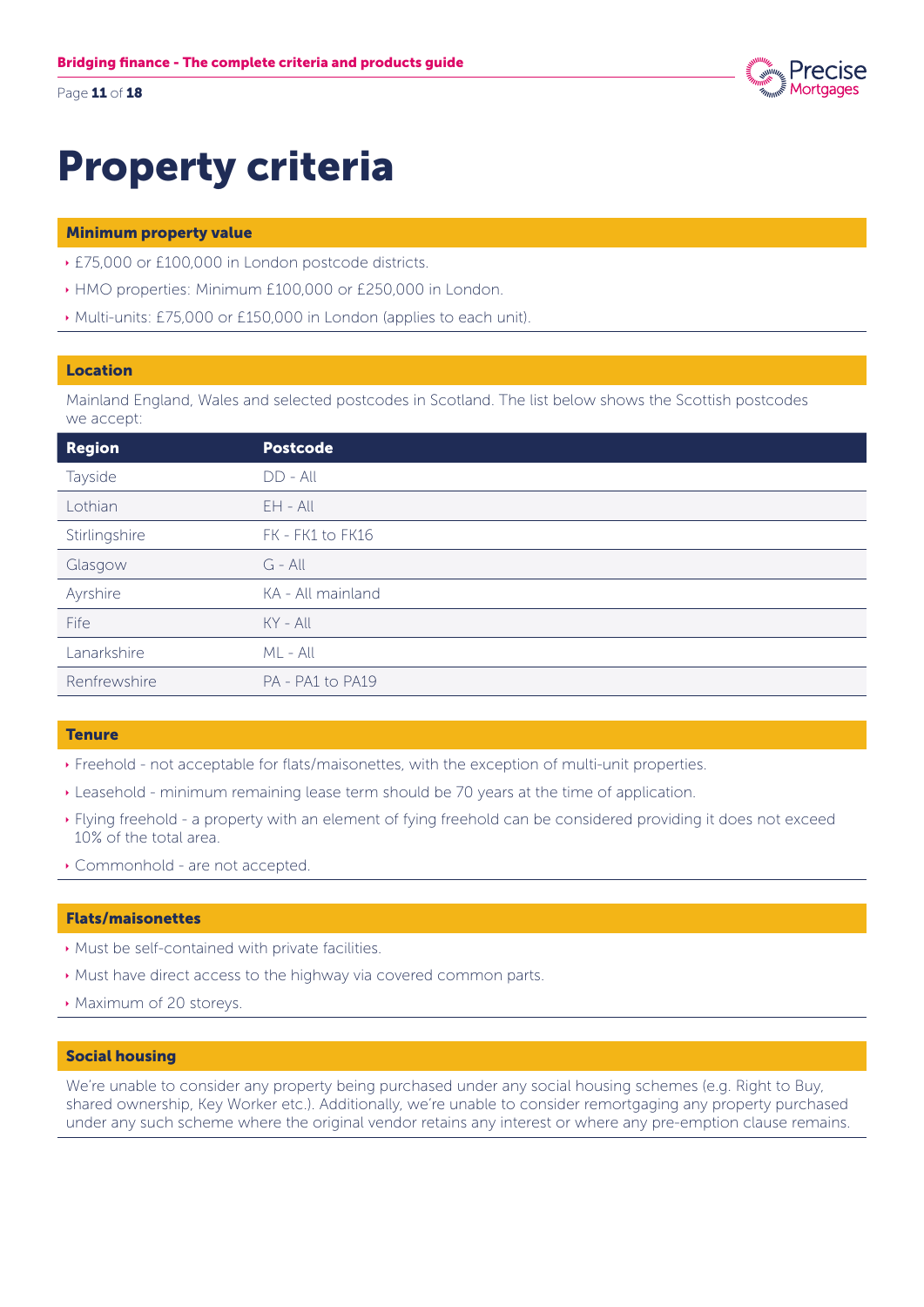### Page 12 of 18

### Modern Methods of Construction (MMC)

Properties that have any MMC components can be considered providing the property was constructed by one of the following companies:

- **Barratt Developments**
- **Bellway**
- **Berkeley**
- **Bloor Homes**
- **Bovis Homes**
- **CALA homes**

### New build properties

If the property was constructed within the last 10 years it will need to benefit from one of the following warranties:

- **Advantage HCI**
- **Aedis Warranties Ltd**
- **Build Assure**
- **Building Life Plans**
- $\rightarrow$  Buildzone
- Checkmate (Castle 10)
- **Premier Guarantee Scheme**
- **International Construction Warranties (ICW)**
- $\rightarrow$  LABC.
- Ì N.H.B.C. Guarantee
- **Professional Consultants Certificate (previously an** Architect's Certificate). The issuing architect should have minimum professional indemnity insurance equivalent to the greater of £500,000 or the property value.
- ▶ Protek
- ▶ The Q Policy
- **EXamich Municipal "New build"**

Please note: we're unable to accept retrospective building warranties.

- **Crest Nicholson**
- $\rightarrow$  Galliford Trv
- **Persimmon**
- $\rightarrow$  Redrow
- **Taylor Wimpey**

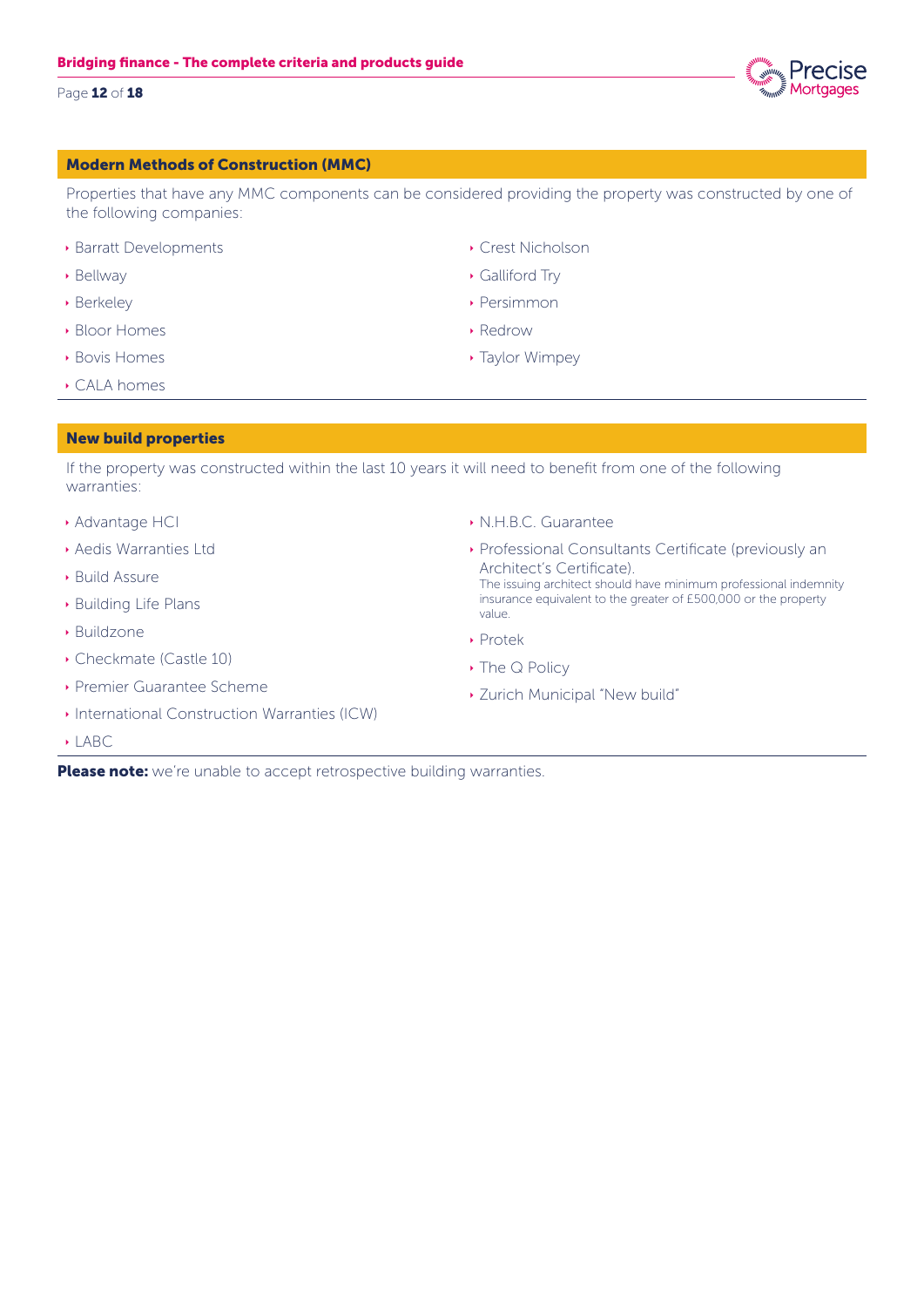#### Page 13 of 18

### Unacceptable property types

- If the construction is non-traditional, contact us for acceptability.
- **Example 20% work units or any property where commercial usage exceeds 20% won't be accepted.**
- **Any property affected by Japanese knotweed.**
- Any property deemed unsuitable security by the valuer.
- Ì Any property where there is ongoing movement/monitoring is required.
- Ì Property where material environmental hazards are present.
- **Properties affected by an overriding interest.**
- Ì Property where saleability may be adversely affected by local planning or by an unsatisfactory mining search.
- Ì We won't lend where the property is affected by, or within influencing distance of, any significant factor which will have a negative impact on the property's value or re-saleability (e.g. overhead pylons, sub stations, etc).

### Construction

- Ì Coach houses.
- $\rightarrow$  Any property of Easiform construction.
- Any property containing mundic concrete.
- Any property containing no-fines concrete.
- **Elats or maisonettes in blocks exceeding 20 storeys.**
- Grade 1 listed buildings in England and Wales/Grades A and B in Scotland.
- **Mobile homes and houseboats.**
- Ì Properties constructed with high-alumina cement, timber framed property with no brick skin or 100% steel or timber framed property.
- Ì Property designated defective under Part XVI Housing Act 1985, Housing (Scotland) Act 1987 or Pre-Cast Reinforced Concrete (PRC) property (irrespective of whether repaired under a licence repair scheme).

### Restrictive covenants

We're unable to consider any property that may have a restricted occupancy clause within the planning permission, for example, it can only be occupied for a maximum of 11 months in any one year. Property with unrestricted occupancy can be considered provided our normal requirements are met.

Similarly, property that can only be used for retirement or sheltered accommodation is not accepted. This is the same for any property where a planning restriction (e.g. agricultural restriction) effectively limits a property's appeal on the open market.

For new builds, we do consider Section 106 planning obligations.

### Structural reports

We may require a structural report. Reports may be accepted from members of the following bodies:

- **The Institution of Structural Engineers (www.istructe.org.uk).**
- **The Institution of Civil Engineers (www.ice.org.uk).**

The report must be referred to the valuer for comment. If the report is not addressed to the applicant, written confirmation must be obtained from the originator that its contents may be relied upon by the applicant(s).

We won't lend on any property with either ongoing movement or where monitoring is required, where this is identified by either the valuer, or where evident in the structural engineer's report.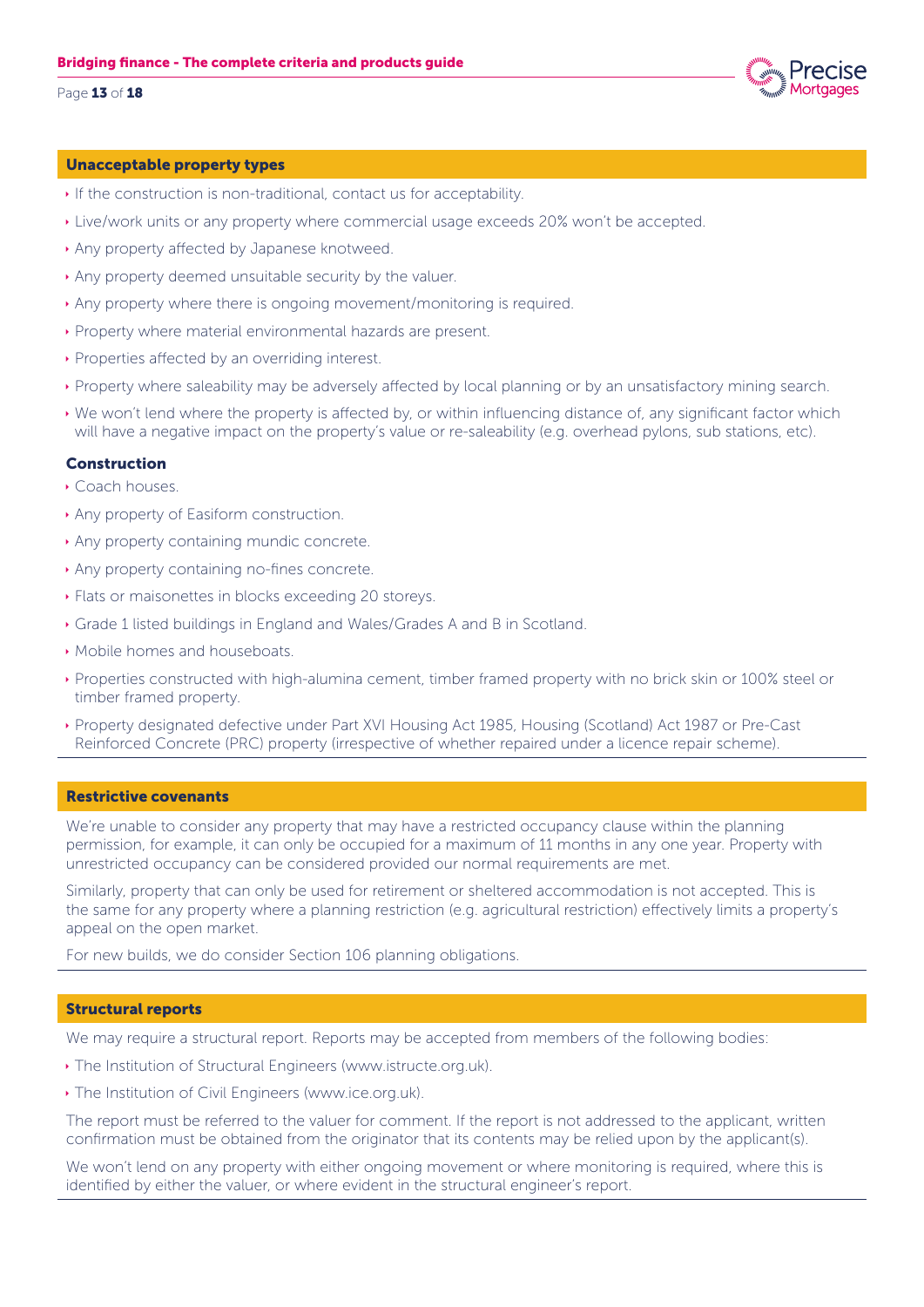Page 14 of 18



#### Specialist reports

On some occasions we may require a specialist's report for the property, these most commonly comprise of:

- $\rightarrow$  Timber and damp, electrical, trees, cavity wall tie
- Ì Mining report (for long term lending these are obtained by the solicitors and a special condition is imposed at offer).
- Drainage report.

We'll contact you if any of these reports are required. Any specialist report should be prepared by a reputable firm.

#### Valuation

We'll instruct the valuation in all instances.

We'll aim to use a desktop valuation for standard bridging finance where possible, providing:

- $\cdot$  The purchase price/property value does not exceed £1,000,000.
- $\cdot$  The loan has a gross LTV of 60% or below. When multiple properties are used as security, an AVM can be used for each property where the overall LTV is 60% or below.
- $\cdot$  The AVM achieves an acceptable confidence level as determined by Rightmove.

#### AVMs are not available for:

- Ì Any property requiring an element of refurbishment (including refurbishment buy to let applications).
- $\rightarrow$  HMOs.
- $\blacktriangleright$  Multi-units.
- Ì New build properties or properties recently converted (built/converted in the last 24 months).
- **Properties that have never been occupied.**
- **Properties with more than two acres of land.**
- **Properties built using Modern Methods of Construction.**
- **Commercial and semi-commercial properties.**
- **Properties above or adjacent to commercial properties.**
- $\blacktriangleright$  Flats.
- **E** Leasehold properties with less than 85 years remaining on the lease.
- $\blacktriangleright$  Listed buildings.
- **Suspected poor condition.**

We'll notify you at DIP stage if your application qualifies for an AVM. If an AVM can't be used a physical valuation will be required.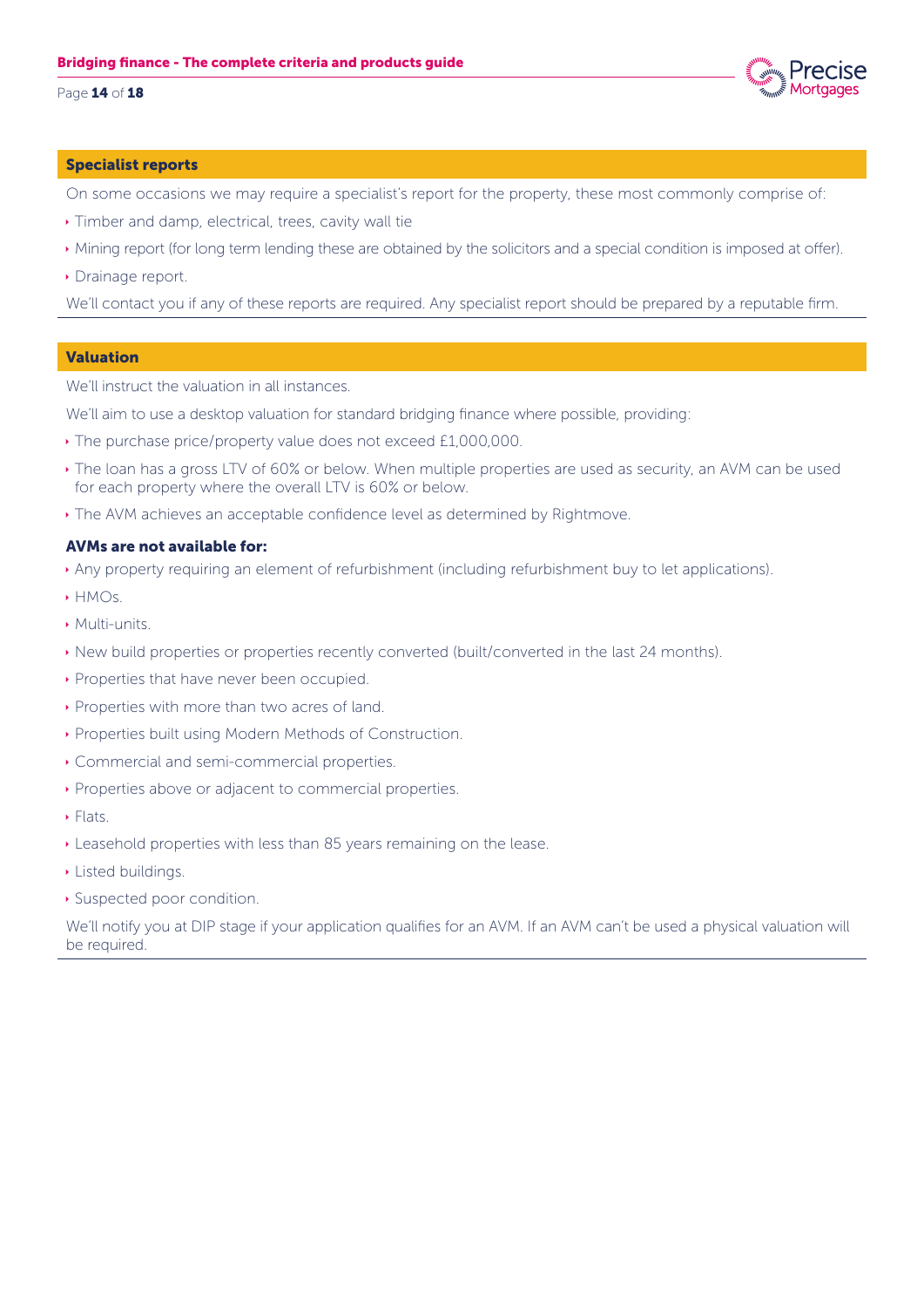Page 15 of 18



### Fees

### Legal fees

The borrower will be responsible for paying all the conveyancers fees, costs and disbursements. This includes the fees of the conveyancer acting for us in connection with the bridging finance if the borrower chooses to instruct a separate firm to act for them.

The borrower should obtain a detailed quotation from the conveyancing firm.

For further information please visit our website at www.precisemortgages.co.uk/Bridging/Conveyancer.

Whenever we require that a borrower, occupier or guarantor receives independent legal advice then they'll need to pay the legal fees and disbursments of the conveyancer providing that legal advice.

### Valuation fees

Please refer to page 14 for confirmation of when we'll accept an AVM.

| <b>Purchase price or</b><br>estimated value (up to) | <b>Standard bridging</b><br>(AVM) | <b>Standard and</b><br>light refurbishment | <b>Houses in multiple</b><br>occupation<br>(HMO) |
|-----------------------------------------------------|-----------------------------------|--------------------------------------------|--------------------------------------------------|
| £100,000                                            | No fee                            | £265                                       | £500                                             |
| £150,000                                            | No fee                            | £300                                       | £500                                             |
| £200,000                                            | No fee                            | £335                                       | £515                                             |
| £300,000                                            | No fee                            | £360                                       | £585                                             |
| £400,000                                            | No fee                            | £385                                       | £645                                             |
| £500,000                                            | No fee                            | £430                                       | £705                                             |
| £600,000                                            | No fee                            | £480                                       | £770                                             |
| £700,000                                            | No fee                            | £530                                       | £830                                             |
| £800,000                                            | No fee                            | £585                                       | £940                                             |
| £900,000                                            | No fee                            | £640                                       | £1,015                                           |
| £1,000,000                                          | No fee                            | £735                                       | £1,085                                           |
| £1,000,000 plus                                     | N/A                               | Contact us                                 | Contact us                                       |

Please note: Where more than one property is used as security for the loan we require each property to be valued. The charge for each valuation will be as per the table above. Once a valuation has been carried out the valuation fee is non-refundable. In all instances the valuation will be carried out on behalf of Precise Mortgages. All of the above valuation scale fees are inclusive of VAT (where applicable).

For refurbishment buy to let applications separate fees apply, please see out refurbishment buy to let quide for full details.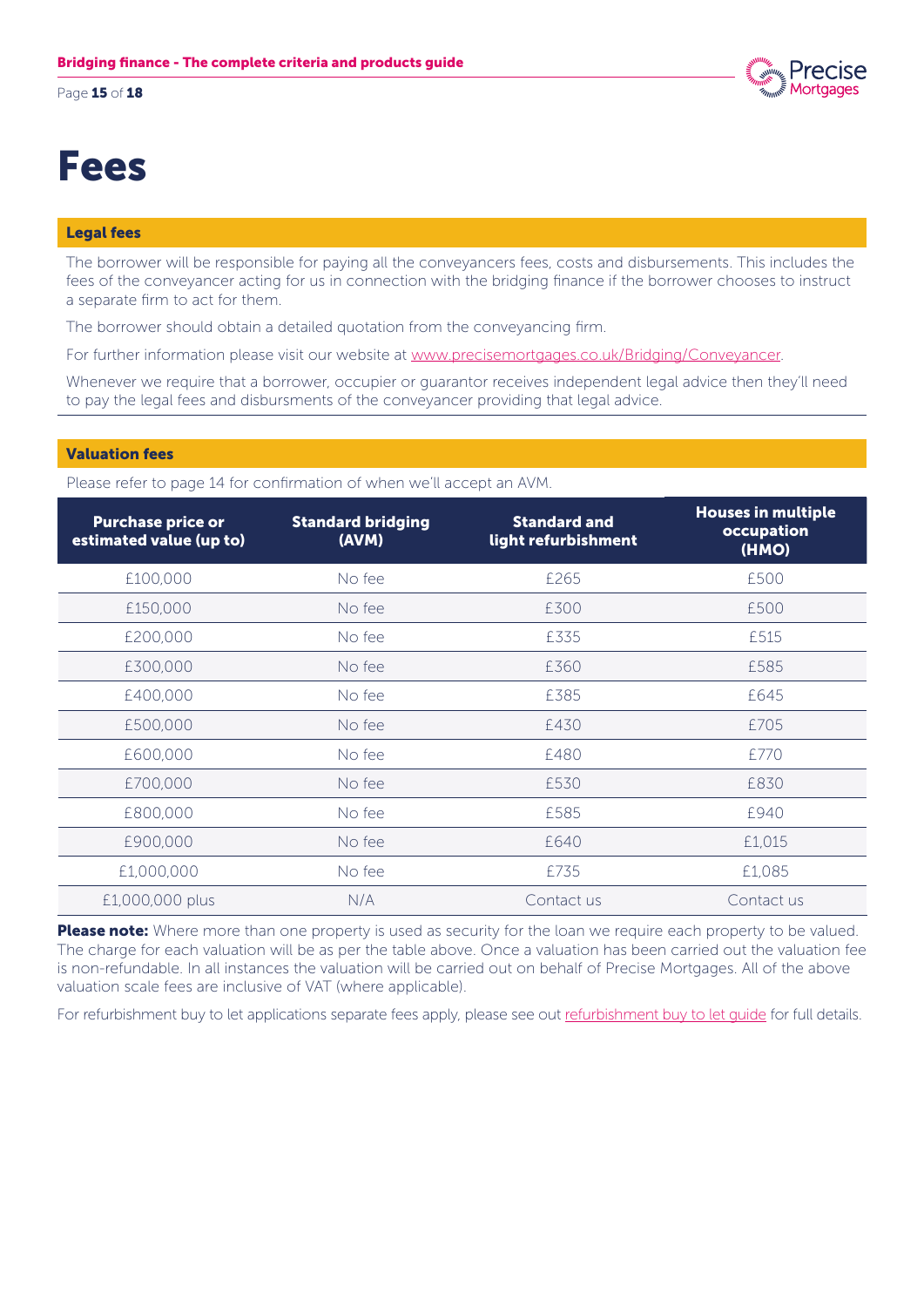

| <b>Other fees</b>                     |                                   |
|---------------------------------------|-----------------------------------|
| <b>Telegraphic transfer fee:</b>      | £25                               |
| <b>Assessment fee:</b>                | F295                              |
| <b>Redemption administration fee:</b> | F40                               |
| <b>Facility fee:</b>                  | Refer to product details (page 4) |

Please note: Some of these fees may be added to the loan subject to the maximum LTV limits applying to the product selected.

In addition loan specific fees may be added on a case-by-case basis. Valuation and legal fees can't be added to the loan. The assessment fee is non-refundable.

### Validation requirements

The below table provides a summary of the validation requirements which are based on the customer's intended exit strategy.

|                               | <b>Residential refinance</b> | <b>Buy to let refinance</b> | <b>Sale</b>  |
|-------------------------------|------------------------------|-----------------------------|--------------|
| <b>Proof of income</b>        | Required                     | Not required                | Not required |
| <b>Bank statements</b>        | Required                     | Not required                | Not required |
| <b>Mortgage conduct</b>       | Required                     | Required                    | Required     |
| <b>Assets and liabilities</b> | Required                     | Required                    | Required     |

**Important information:** Where a loan has one or more of the characteristics detailed in the table below, the following validation requirements apply.

|                               | <b>Monthly payments</b><br>requested<br>(non-regulated<br>bridging only) | <b>Adverse credit and</b><br>refinance exit | <b>Loans above</b><br><b>£1million</b> | <b>LTVs above 65%</b> |
|-------------------------------|--------------------------------------------------------------------------|---------------------------------------------|----------------------------------------|-----------------------|
| <b>Proof of income</b>        | Required                                                                 | Required                                    | Required                               | Not required          |
| <b>Bank statements</b>        | Not required                                                             | Required                                    | Required                               | Required              |
| <b>Mortgage conduct</b>       | Required                                                                 | Required                                    | Required                               | Required              |
| <b>Assets and liabilities</b> | Required                                                                 | Required                                    | Required                               | Required              |

Please note: Our underwriters reserve the right to ask for additional validation documentation at their discretion.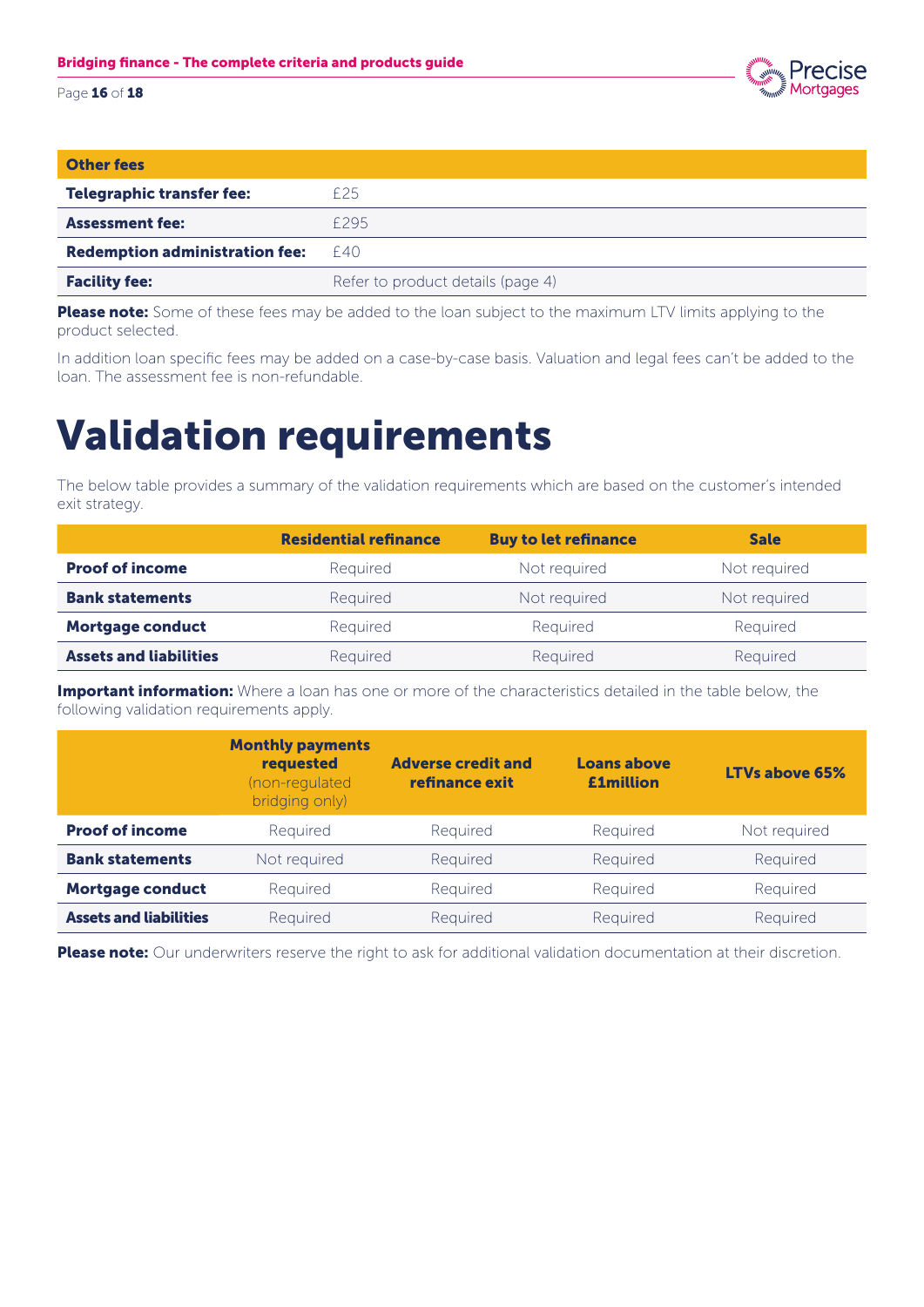

### Page 17 of 18

### Identification and residency documents

If originals aren't available, we're able to accept certified copies of any identification and residency documents, subject to the following:

- $\cdot$  The documents must be certified and dated within the last 3 months by an independent professional; e.g. broker (if FCA regulated), solicitor, accountant etc. and not by an applicant, guarantor or close relative.
- $\rightarrow$  Where an applicant has been seen on a face-to-face basis:
	- all submitted documents must be certified as follows 'I certify this is a true copy of the original'.
	- if the document contains a photograph it must also be certified as 'a true likeness of the applicant'.
- $\rightarrow$  Where an applicant has been seen on a non-face-to-face basis:
	- all submitted documents must be certified as follows 'I certify this is a true copy of the original'.
- $\cdot$  The name of the person and employer/firm certifying the documents must be clear.

Where a copy of an applicant's identification documents have been obtained via a digital identification solution, we'll require a copy of the broker's digital report showing the verified identification document from one of the following companies:

- $\rightarrow$  Amigus
- **CallCredit / TransUnion**
- $\cdot$  Credas
- $\rightarrow$  Experian
- $\rightarrow$  Equifax

### Supporting Documents

If originals aren't available, the following are acceptable subject to the documents being fully legible and the underwriter having no concerns in respect of authenticity:

- Photocopies.
- **Scanned images.**
- **Photographic images.**
- Digital images.

We retain the right to request original documentation when considered appropriate.

- $\cdot$  GBGroup
- $\blacktriangleright$  LexisNexis
- Ì Onfido
- $\rightarrow$  TrustID
- ▶ Yoti